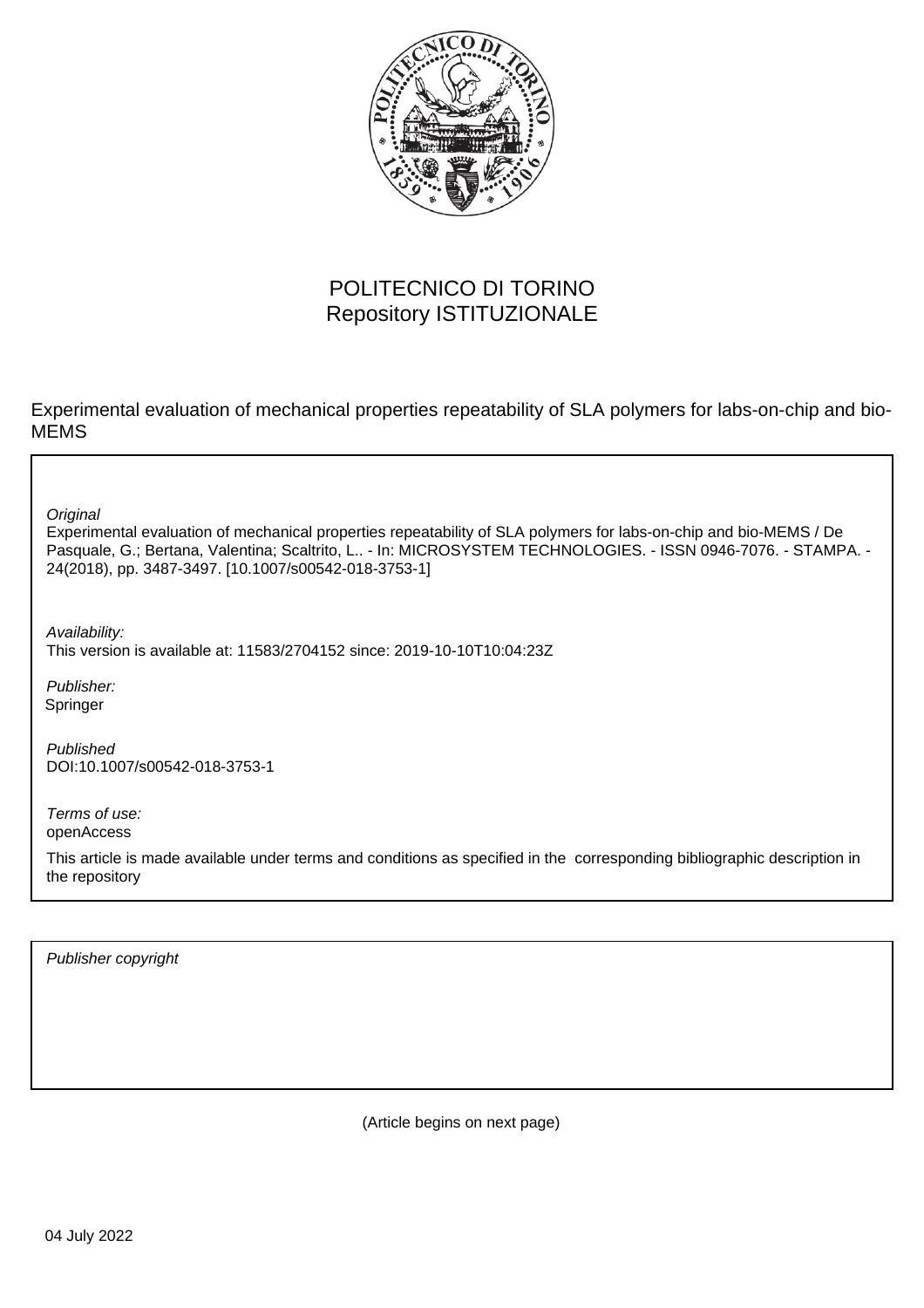# **Experimental evaluation of mechanical properties repeatability of SLA polymers for labs-onchip and bio-MEMS**

Giorgio De Pasquale<sup>1</sup>, Valentina Bertana<sup>2</sup>, Luciano Scaltrito<sup>2</sup>

<sup>1</sup> Department of Mechanical and Aerospace Engineering, Politecnico di Torino, Italy E-mail: giorgio.depasquale@polito.it

<sup>2</sup> Department of Applied Science and Technology, Politecnico di Torino, Italy

### **Abstract**

Stereolithography (SLA) is a rapid prototyping technique based on photo-polymerization of liquid resin by laser source. The process is well known for many prototyping activities and additive manufacturing operations and started to show its potential in bio-MEMS applications like lab-onchips. Unfortunately, the strong linkage between process parameters setting and final properties of downscaled devices is at present the primary cause of design failure and delays. In fact, it is crucial to control geometrical tolerances and mechanical properties. The aim of this work is to investigate the interactions between the most influent SLA process parameters on final mechanical and topological properties of biomedical polymers. The cross-interactions of polymer transparency, portcuring time and hatching direction are analyzed. The terms of comparison used to analyze process performances are geometrical dimensions and mechanical properties (Young's modulus, ultimate stress/strain). The analysis of variance (ANOVA) method is used to identify the factor of influence of each process parameter.

# **Keywords**

Experimental mechanics, stereolithography, additive manufacturing, ANOVA, bio-MEMS, lab-onchip.

### **1. Introduction**

The large family of additive manufacturing (AM) techniques for polymers includes several methods for building components layer-by-layer, also called "layered manufacturing" or "solid freeform fabrication" (Richter and Jacobs 1991; Jacobs 1992; SFFPS 1993; Gurr and Mülhaupt 2012). These techniques include stereolithography (SLA), selective laser sintering (SLS) and fused deposition modeling (FDM). The stereolithographic process analyzed in this paper is based on the activation and solidification of liquid resin after laser exposure. The laser path is controlled to define the planar geometry of each polymer layer, having around 100μm thickness. After the activation and solidification of the exposed polymer surface, another layer of liquid resin is deposited over the solid part to start the new polymerization cycle. At the end of the process, the solid component is subjected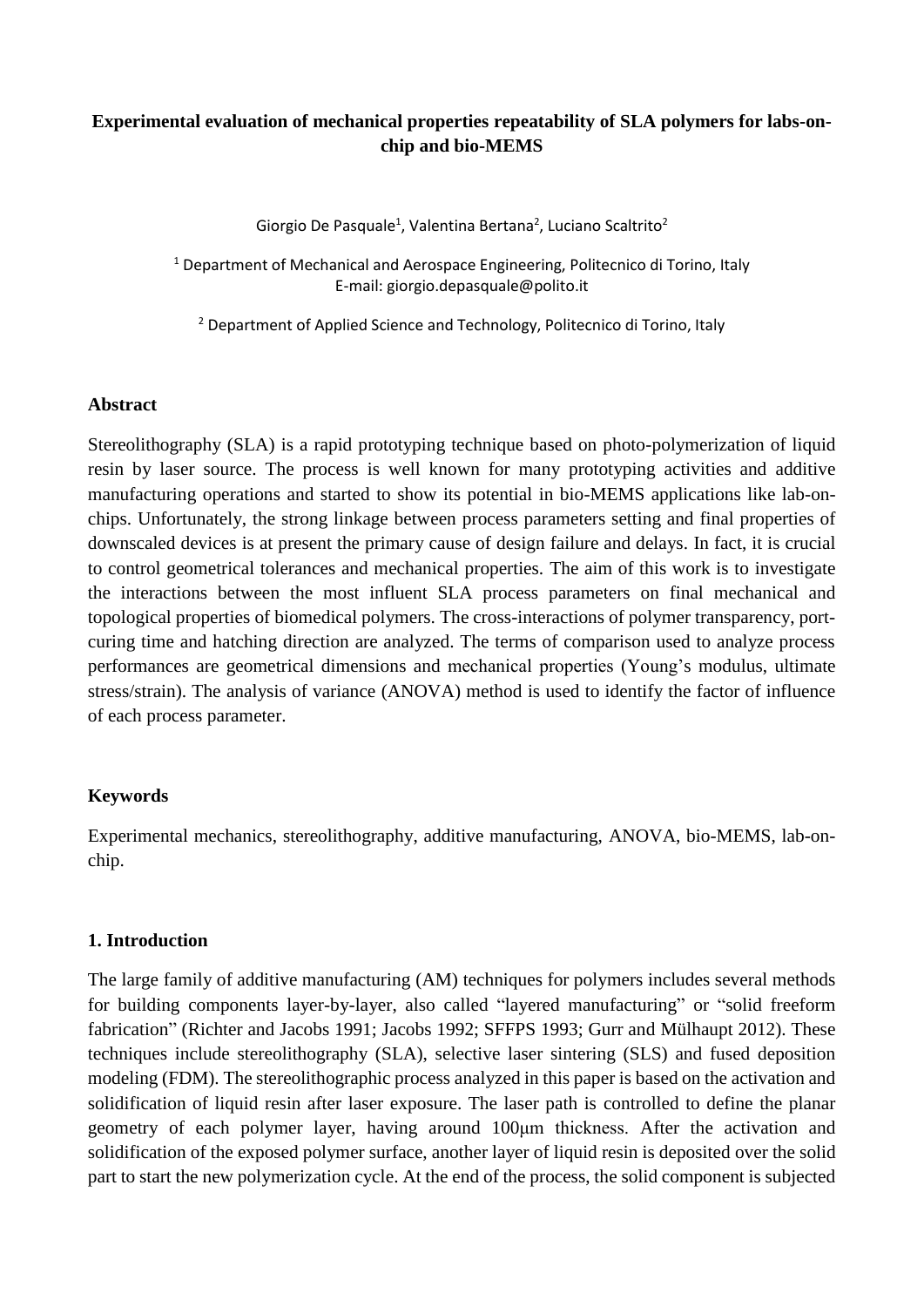to UV light in the "post curing" process step for specific time in order to complete the polymerization of the internal unexposed regions.

The prediction and control of the mechanical properties of the final component is crucial for stable and reliable application of the SLA process in many fields such as structural engineering (Karalekas and Agelopoulos 2006), tissues engineering (Bose et al. 2013, Lantada et al. 2013), microfluidics (De Pasquale and Veijola 2008, De Pasquale 2013) and other biomedical fields (Melchels et al. 2010, De Pasquale 2015, De Pasquale et al. 2016, De Pasquale 2016). Mechanical and dimensional properties are influenced by the main process parameters of SLA: laser specifications (power, speed, spot size, etc.), resin chemical properties and polymerization mechanism (Dulieu-Barton et al. 2000). Several studies have been conducted to investigate the influence of SLA process parameters on final properties, for instance by investigating the final strength of components (Chockalingam et al. 2008) and parts shrinkage (Wang et al. 1996). Different process parameters have been considered in analyzing process performances, including post curing time (Zhou et al. 2000, Nee et al. 2001, Salmoria et al. 2009). In some cases, advanced methodological methods have been applied as accuracy models (Lynn-Charney et al. 2000) and genetic algorithms (Cho et al. 2000).

Labs-on-chip are usually identified as integrated biological sensors, but can be considered more generally as an environment for the electrical detection of biological elements. They are used as optical, micromechanical, electrical, chemical, piezoelectric or thermal transducers to detect physical samples properties in small areas (Lafleur et al. 2016). The application of additive manufacturing processes to fabricate labs-on-chip and fluidic bio-MEMS (micro electro-mechanical systems) is at the first steps. However it is opening to innovative potentialities and performances (Andrè 2017) of the devices, such as increased geometrical complexity, flexibility, and improved materials variability. The main challenges in fabricating fluidic sensors are related to the stringent requirements about dimensional tolerances and mechanical properties stability. On the other hand, 3D printing of polymers with SLA at the microscale for MEMS applications is very promising for many reasons: a) the microfabrication chain is dramatically simplified in comparison with IC-derived processes (including lithography, deposition, etching, baking, etc.), b) sophisticated and expensive facilities, including cleanrooms, are not required, c) high speed and high volumes of production can be achieved, d) additional materials different from traditional metals and silicon can be used.

Additive manufacturing of polymers through SLA was originally developed for rapid prototyping in the millimeter scale; the downscaling process requires to know more in detail how to control and predict dimensional tolerances and mechanical properties of devices by modifying the main process parameters. After defining the laser setup, which is treated as machine-related property, the SLA process is subjected to operative variables associated to the direction of hatching with respect to the direction of load, the post curing time and the optical properties of the polymer used (i.e. the polymer transparency). Previous studies in the macroscale demonstrated the influence and crosstalk of these parameters on final results of SLA process (Chockalingam et al. 2008, Wang et al. 1996, Zhou et al. 2000, Nee et al. 2001, Salmoria et al. 2009).

This paper reports the experimental evaluation of the factor of influence of the three mentioned operational SLA process parameters on final dimensional and mechanical properties of the device. Dedicated samples for tensile tests have been fabricated and analyzed according to ANOVA technique. The process performances variability is evaluated in terms of in-plane and out-of-plane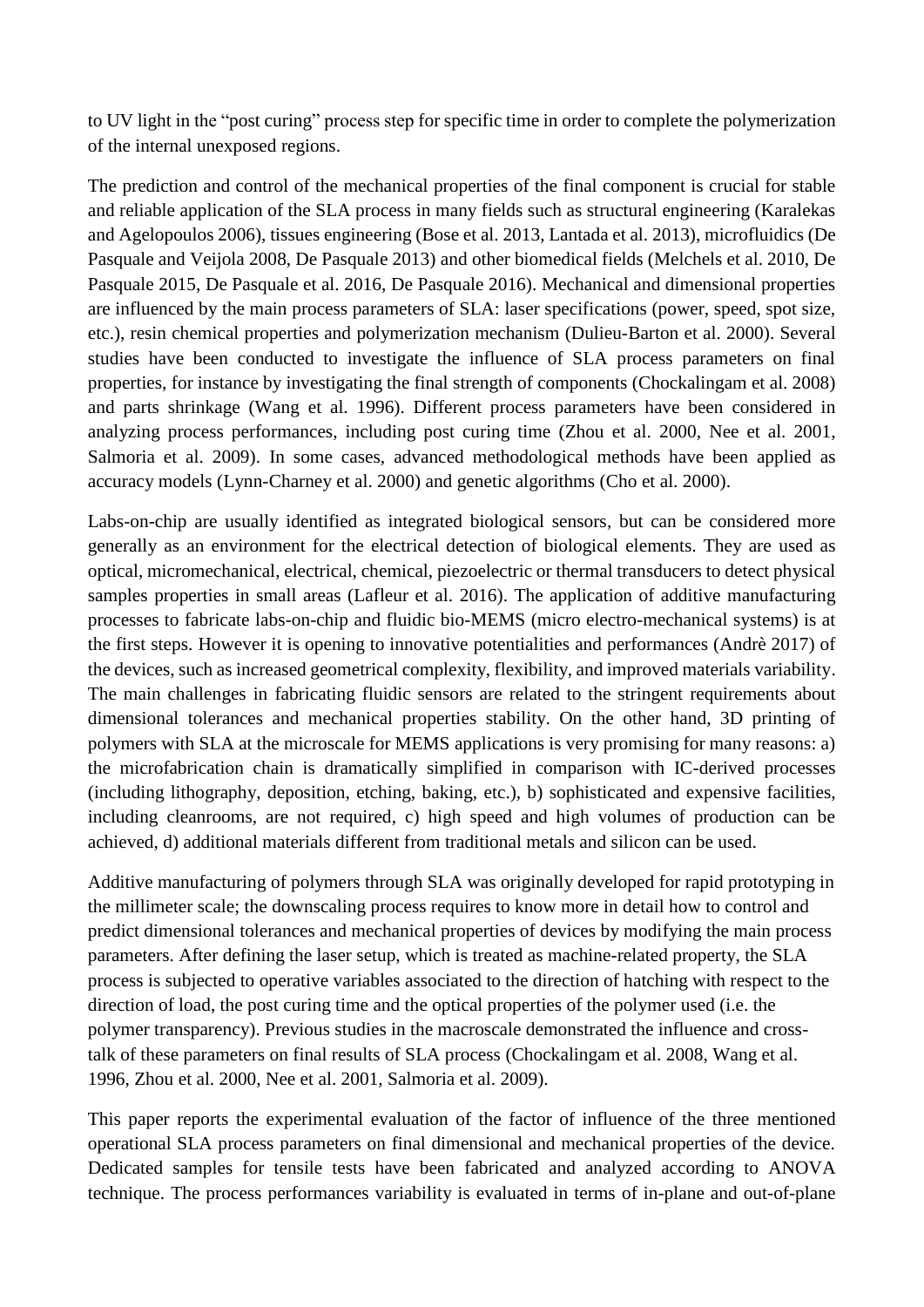dimensional tolerances, material properties (Young's modulus) and mechanical response (ultimate stress and strain).

# **2. The SLA process in bio-MEMS**

The Microla Optoelectronics SLA machine (Ventola et al. 2014, Chen et al. 2010) is used for samples fabrication. It has  $200x170mm^2$  working area and it is equipped by 405nm laser source.

The process sequence applied to samples fabrication is described by the following steps: 1) the machine tank is filled with liquid resin; 2) the laser produces the polymerization of the superficial resin layer (about 100µm thick) under controlled path; 3) the machine stage moves downwards until the top layer is covered by flowing liquid resin, then the process restarts from point 2; 4) when the component is completed, isopropyl alcohol is applied to remove resin residues; 5) the post-curing treatment, based on UV exposure for given time, is applied to complete the polymerization of those regions previously remained unexposed.

The application of SLA process to the fabrication of bio-MEMS, fluidic devices and labs-on-chip is opening to innovative properties and performances such as freedom of shape and flexibility. Then, the fabrication of curved surfaces and devices having high number of layers is feasible with SLA, while it is not possible with common micromachining techniques. Materials compatible with human body are available with SLA instead of traditional metals and silicon applied to MEMS microfabrication; finally, aspect ratios higher than those of LIGA processes can be achieved (Andrè 2017, Varadan and Varadan 2001, Ratchev and Koelemeijer 2008, Bhushan and Caspers 2017).

The SLA machine was calibrated before the use. Since the efficiency of the process is strictly related to the correct polymerization of the liquid resin, the attention was put on laser power and laser focusing/spot dimension.

As regards the latter, the Beam Profiler Spiricon SP503U was used to set the focus point. By positioning the instrument on the printer platform and making the laser beam enter in the instrument objective, it was possible to observe the beam intensity profile and the spot diameter. For a Gaussian beam, the beam radius is found as the distance from the beam axis where the intensity drops to  $1/e<sup>2</sup>$ . The focus point of a Gaussian beam can be defined as the distance from the laser source where the beam changes from convergent to divergent propagation passing through a plane of minimum radius. Considering this, the focus point was found moving the platform along the z-axis until the minimum diameter was read.

Afterwards, the laser power was checked by setting a value from the machine software (from 10mW to 120mW by 10mW steps) and measuring the beam power with the power meter STANDA 11UP25- H. This check confirmed a correct setting of the laser power by the control board mounted in the SLA machine.

# **3. Experimental analysis**

The reported experimental analysis consists of tensile tests of dedicated samples built with controlled fabrication parameters combinations. The setup of parameters values and their cross-interactions are influencing the dimensional accuracy and mechanical properties of microstructures and labs-on-chip. The factors of influence of three operative process parameters on the final samples properties are evaluated with ANOVA. The resin FTD-SB (on-line reference) used for samples fabrication through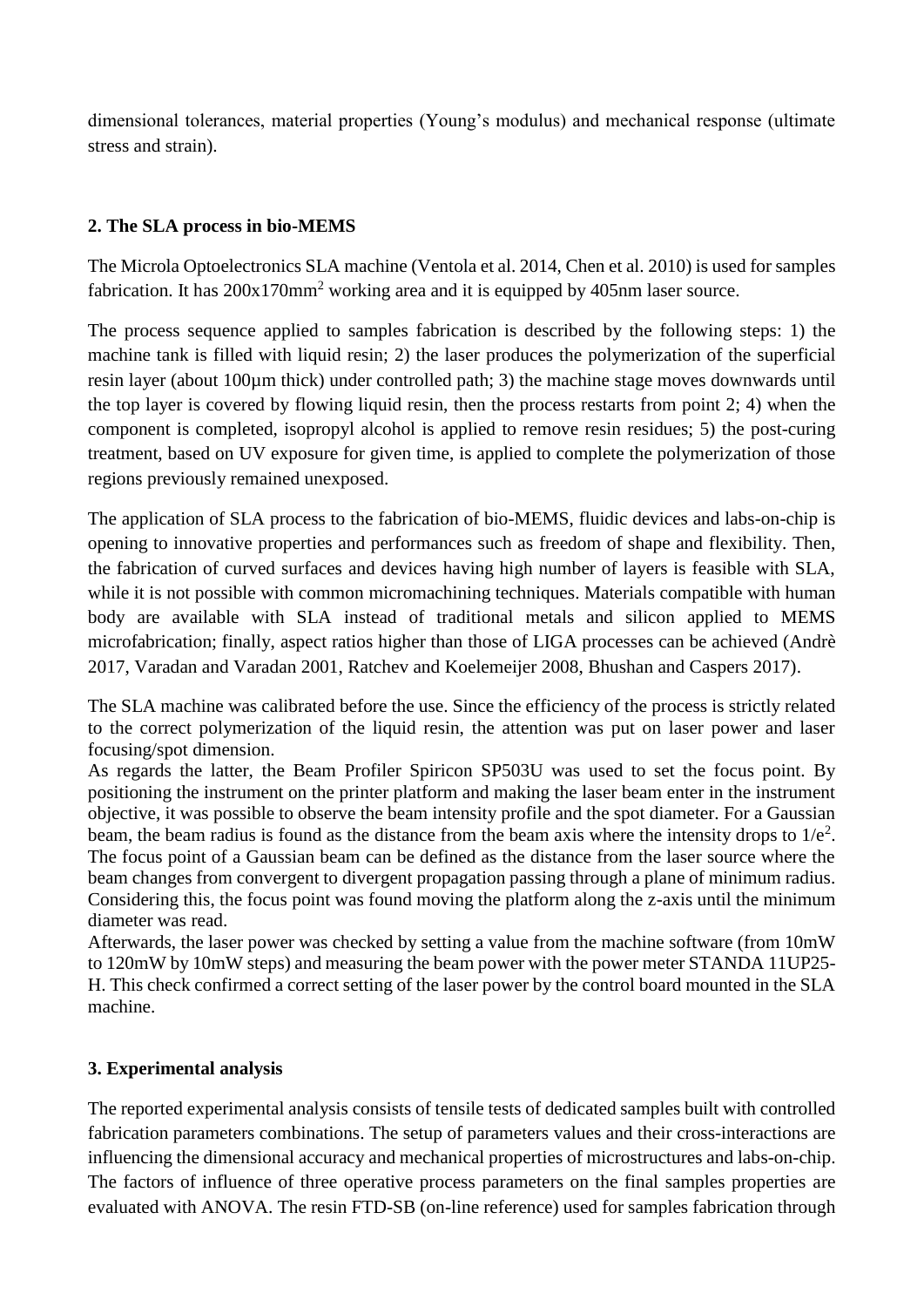SLA process is composed by acrylate monomers, glycol diacrylate monomers and phosphine oxide based photo initiator. It is characterized by nominal 100cp viscosity, 35 shore D hardness, and 1016  $g/dm^3$  density.

# 3.1. Samples design and fabrication

Samples are designed according to the ISO527 (and ASTM D638) standard about experimental characterization of mechanical properties of materials. The shape and dimensions of samples are reported in Fig. 1a. The length of the central region (i.e. gauge region) is higher than shoulders width to prevent notch effects. Additionally, in the gauge region, the length must be at least four times the width according to standard requirements. After fabrication process, each sample has been numbered. Initial values of process parameters have been set according to Cho et al. 2000, which reports the fabrication of components with comparable features: 100µm layer thickness, 50µm hatch spacing (i.e. the distance between adjacent laser trajectories). The other fixed parameters of the process are: 30mW laser power, 1000mm/s laser hatching velocity in edges, 2000mm/s laser hatching velocity in internal areas, 120W ultraviolet source power for post curing process.

# 3.2. Design of experiments

According to the DOE technique, the following operative process parameters are considered: 1) laser hatching direction, 2) post-curing time and 3) polymer transparency. Laser hatching direction determines the orientation of polymerized regions of the resin, which can be ideally associated to solid stripes aligned together and joined by underexposed polymer with lower strength. Indeed, postcuring process has the goal to complete the polymerization of the unexposed regions. This polymerization is proportional to the post-curing duration. Finally, polymer transparency is an indicator of the optical properties of the resin and of the penetration of laser light beam inside the material: high transparency means deep penetration of light and faster polymerization.

Two levels (or variants) per parameter are considered. The laser hatching direction of polymerization is varied along x and y axes, respectively parallel and orthogonal to tensile load direction (Fig. 1b). Post-curing time levels are 14 and 60min (including both sample sides, each one exposed respectively for 7 and 30min in the two cases). The polymer transparency levels are low (i.e. opaque polymer) and high (i.e. clear polymer), depending on different additives inside the resin. The arrangement of different parameter values produces the 8 combinations reported in Tab.1, which are used to fabricate 40 samples (5 identical samples per combination). Samples 6-10 (opaque) and 21-25 (clear) are reported in Figs. 2a and 2b as an example.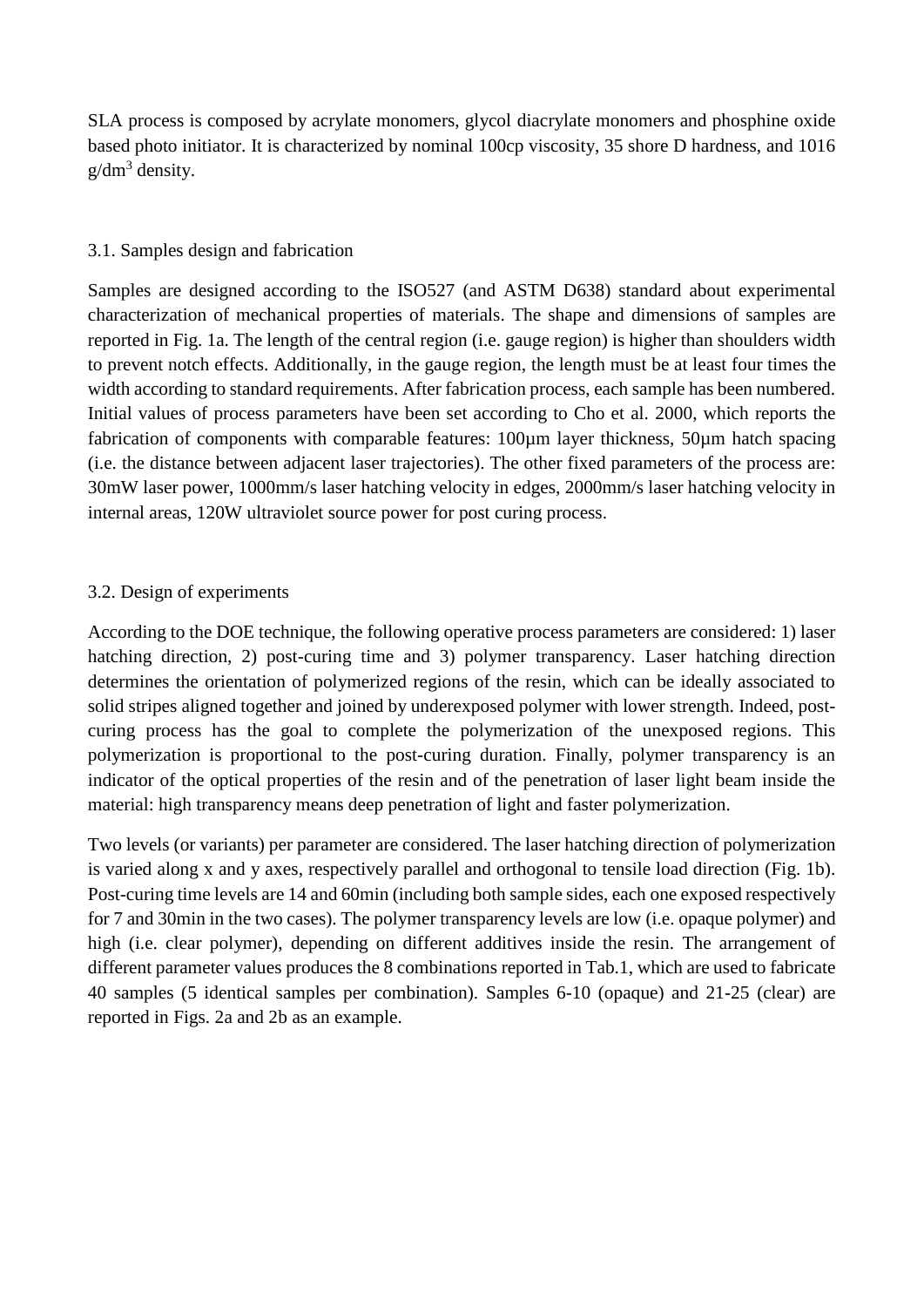

Fig. 1. Nominal dimensions (in millimeters) of the tensile test sample (thickness is 4 mm) (a), qualitative representation of hatching direction along x and y axes (b).

Table 1. Samples numbering and description of technological parameters combinations.

| <b>Samples</b> | <b>Hatching</b><br>direction | Post curing<br>time (min) | Polymer<br>transparency | <i>Parameters</i><br>combination |
|----------------|------------------------------|---------------------------|-------------------------|----------------------------------|
| $1-5$          | X                            | 14                        | Opaque                  |                                  |
| $6-10$         | X                            | 60                        | Opaque                  |                                  |
| 11-15          | v                            | 60                        | Opaque                  |                                  |
| $16-20$        | v                            | 14                        | Opaque                  | 2                                |
| $21 - 25$      | X                            | 60                        | Clear                   |                                  |
| 26-30          | X                            | 14                        | Clear                   |                                  |
| 31-35          | v                            | 14                        | Clear                   | 6                                |
| 36-40          |                              | 60                        | Clear                   | 8                                |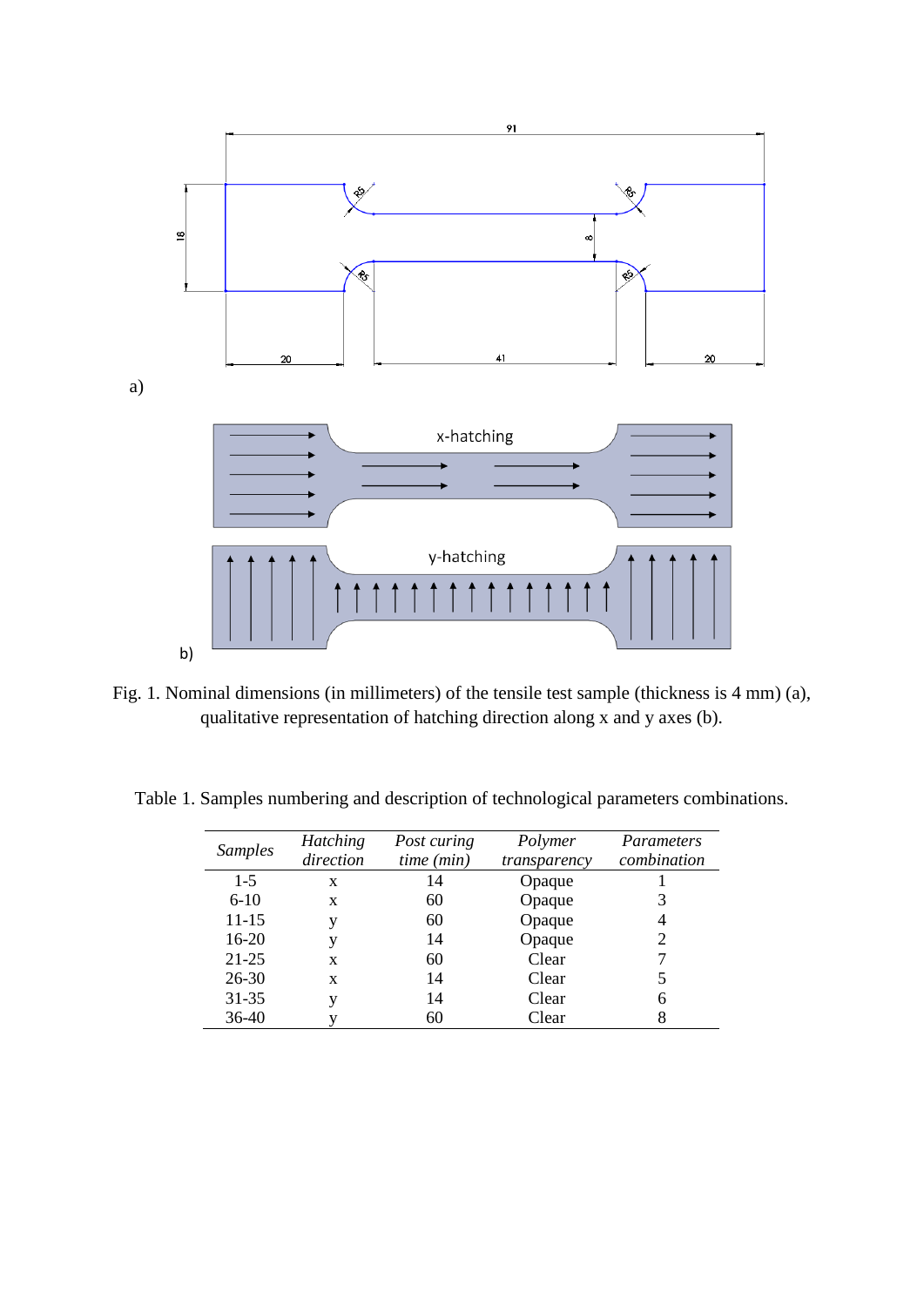

Fig. 2. Samples 6-10 (opaque) (a) and 21-25 (clear) (b) and fracture surface (c).

# 3.3. Dimensional characterization

Samples dimensions and geometry are measured by means of the micrometer gauge (Mitutoyo, range 0-25mm, resolution 0.01mm). 10 representative dimensions represented are used to detect the most frequent errors of accuracy and repeatability associated to the process. These dimensions include sample widths and thicknesses at different axial positions, also in correspondence of shoulders (the clamping zone) and gauge area (the central part of the sample).

# 3.4. Mechanical properties characterization

The force-displacement curve of each sample is measured with the standard electro-mechanical tensile testing machine MTS Q Test 10 (10kN max capacity, 1016mm max travel). Tensile tests are conducted at imposed displacement with 0.5mm/min velocity at room temperature (25°C) by 10kN load cell.

### **4. Results**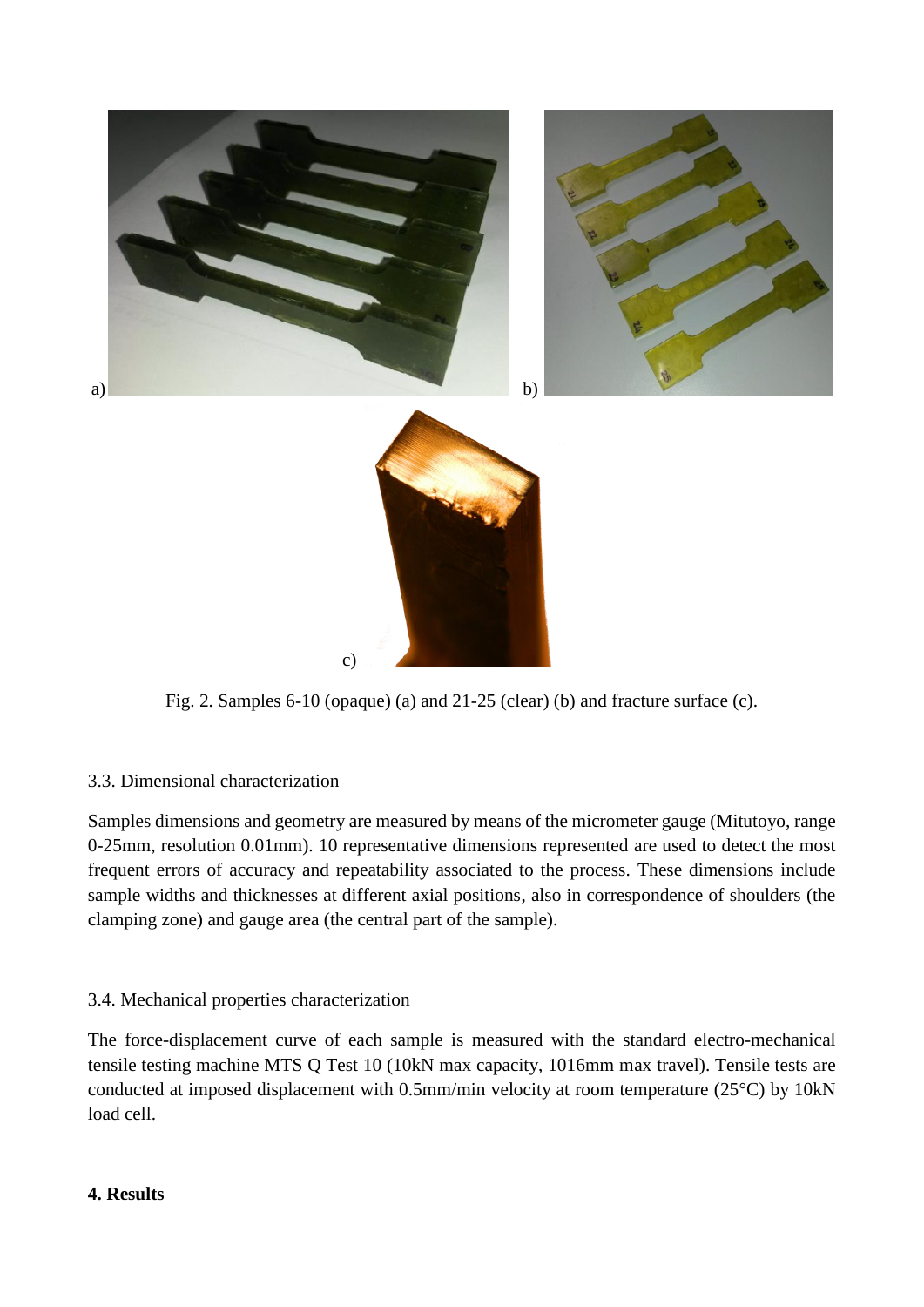### 4.1. Dimensions and geometry

The dimensional measurement obtained on each sample are reported in the Appendix and their mean, standard deviation and variance are reported in Tabs. 2 and 3.

|                                         |                       |                 | X hatching direction<br>Post curing time |        | <i>Y</i> hatching direction |                  |
|-----------------------------------------|-----------------------|-----------------|------------------------------------------|--------|-----------------------------|------------------|
|                                         |                       |                 |                                          |        |                             | Post curing time |
|                                         |                       | Unit            | $14 \text{ min}$                         | 60 min | 14 min                      | $60$ min         |
|                                         | Mean $(\mu)$          | mm              | 4.31                                     | 4.41   | 4.64                        | 4.60             |
| Thickness $(S_i)$                       | St. Dev. $(\sigma)$   | mm              | 0.21                                     | 0.19   | 0.22                        | 0.15             |
|                                         | Variance $(\sigma^2)$ | mm <sup>2</sup> | 0.044                                    | 0.037  | 0.047                       | 0.023            |
|                                         | Mean $(\mu)$          | mm              | 17.57                                    | 17.64  | 17.56                       | 17.59            |
| Shoulder widths<br>$(L_a, L_b)$         | St. Dev. $(\sigma)$   | mm              | 0.04                                     | 0.04   | 0.05                        | 0.06             |
|                                         | Variance $(\sigma^2)$ | mm <sup>2</sup> | 0.001                                    | 0.001  | 0.002                       | 0.004            |
|                                         | Mean $(\mu)$          | mm              | 7.94                                     | 7.94   | 7.90                        | 7.89             |
| Gauge widths<br>$(L_m, L_{ma}, L_{mb})$ | St. Dev. $(\sigma)$   | mm              | 0.04                                     | 0.03   | 0.04                        | 0.06             |
|                                         | Variance $(\sigma^2)$ | mm <sup>2</sup> | 0.001                                    | 0.001  | 0.002                       | 0.003            |

Table 2. Mean, standard deviation and variance among dimensional measurements of samples 1-20 (opaque).

Table 3. Mean, standard deviation and variance among dimensional measurements of samples 21- 40 (clear).

|                                         |                       |                 | X hatching direction |                     |                     | Y hatching direction |
|-----------------------------------------|-----------------------|-----------------|----------------------|---------------------|---------------------|----------------------|
|                                         |                       |                 |                      | Post curing time    |                     | Post curing time     |
|                                         |                       | Unit            | 14 min               | $60$ min            | $14 \text{ min}$    | $60$ min             |
| Thickness $(S_i)$                       | Mean $(\mu)$          | mm              | 4.44                 | 4.56                | 4.47                | 4.58                 |
|                                         | St. Dev. $(\sigma)$   | mm              | 0.19                 | 0.30                | 0.31                | 0.32                 |
|                                         | Variance $(\sigma^2)$ | mm <sup>2</sup> | 0.037                | 0.093               | 0.099               | 0.101                |
|                                         | Mean $(\mu)$          | mm              | 17.84                | 17.79               | 17.81               | 17.75                |
| Shoulder widths<br>$(L_a, L_b)$         | St. Dev. $(\sigma)$   | mm              | 0.03                 | 0.04                | 0.02                | 0.03                 |
|                                         | Variance $(\sigma^2)$ | mm <sup>2</sup> | 0.001                | 0.002               | 0.001               | 0.001                |
|                                         | Mean $(\mu)$          | mm              | 8.07                 | 8.05                | 8.07                | 8.04                 |
| Gauge widths<br>$(L_m, L_{ma}, L_{mb})$ | St. Dev. $(\sigma)$   | mm              | 0.03                 | 0.02                | 0.02                | 0.01                 |
|                                         | Variance $(\sigma^2)$ | mm <sup>2</sup> | 0.001                | $3.1 \cdot 10^{-4}$ | $3.4 \cdot 10^{-4}$ | $2.1 \cdot 10^{-4}$  |

# 4.2. Mechanical properties

The stress-strain curves of samples 16-20 and 31-35 are reported in Fig. 3 as an example of static material behavior. All samples show brittle fracture and some variation of material strength between clear and opaque polymers is visible (ultimate stress and ultimate strain increase up to 45% and 50% respectively for clear polymer). The detail of the brittle fracture surface after the tensile test is reported in Fig. 2c. The experimental results of samples mechanical characterization is reported in the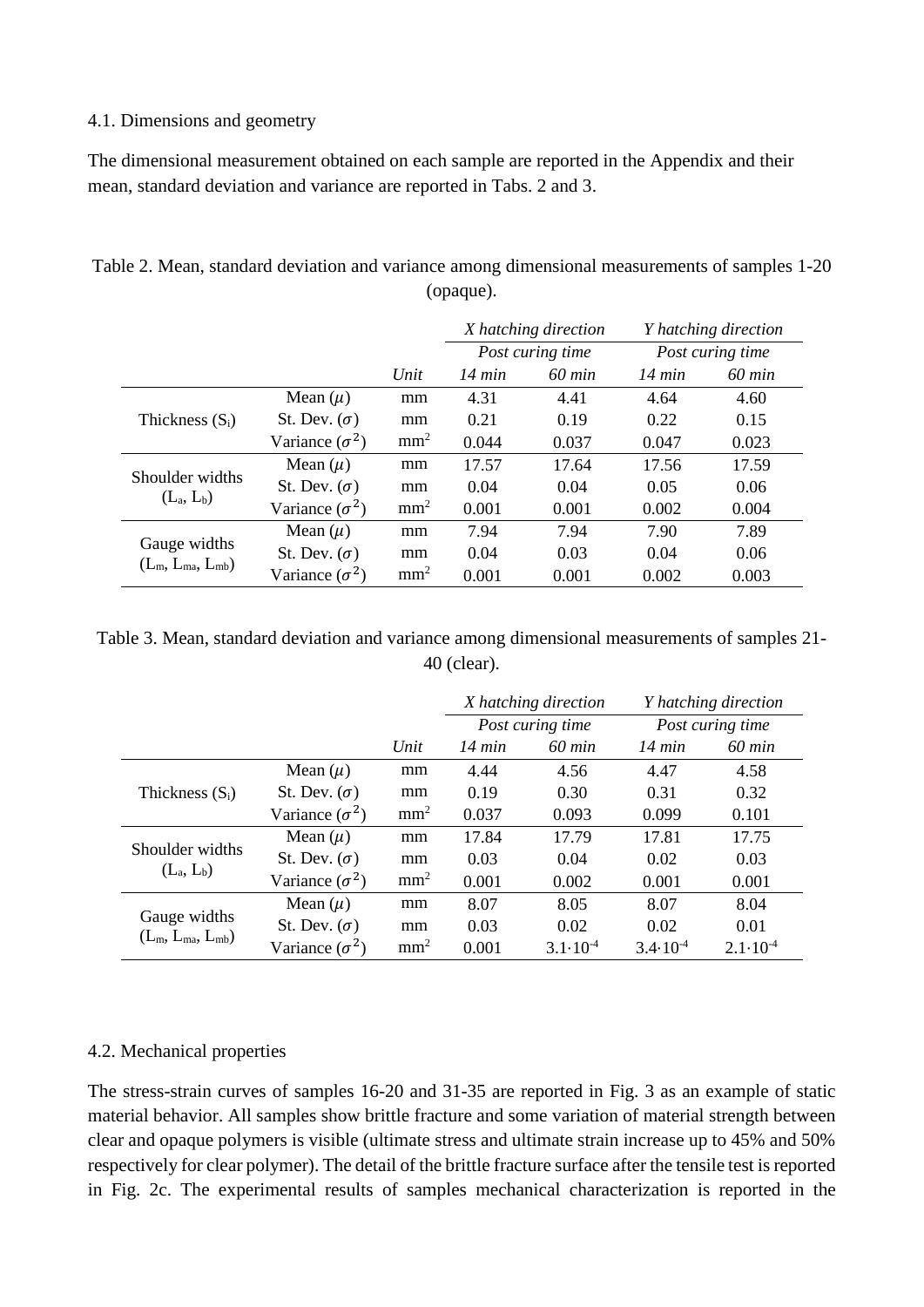Appendix, where *E* is the Young's modulus,  $\sigma_r$  is the ultimate stress,  $\varepsilon_{\text{tot}}$  is the total strain, composed by the linear and nonlinear contributions ( $\varepsilon_{lin}$  and  $\varepsilon_{nonlin}$ ), and  $\Delta L_r$  is the ultimate elongation. Mean, standard deviation and variance values are listed in Tabs. 4 and 5.



Fig. 3. Variation of mechanical strength in case of opaque and clear polymers as evidences of samples 16-20 (a) and 31-35 (b) respectively.

Table 4. Mean, standard deviation and variance of mechanical characterization of samples 1-20 (opaque).

|                                         |                         | Unit       | Mean $(\mu)$ | St. Dev. $(\sigma)$ | Variance $(\sigma^2)$ |
|-----------------------------------------|-------------------------|------------|--------------|---------------------|-----------------------|
| Samples 1-5<br>x-hatching<br>PCT 14 min | E                       | <b>MPa</b> | 223.08       | 17.73               | 314.21                |
|                                         | $\sigma_{r}$            | <b>MPa</b> | 7.08         | 1.86                | 3.47                  |
|                                         | $\varepsilon_{\rm tot}$ | -          | 0.050        | 0.017               | $2.85 \cdot 10^{-4}$  |
|                                         | $\Delta \rm L_r$        | mm         | 0.99         | 0.59                | 0.35                  |
| Samples 6-10                            | E                       | <b>MPa</b> | 244.76       | 25.26               | 638.18                |
| x-hatching                              | $\sigma_{r}$            | <b>MPa</b> | 8.69         | 0.96                | 0.92                  |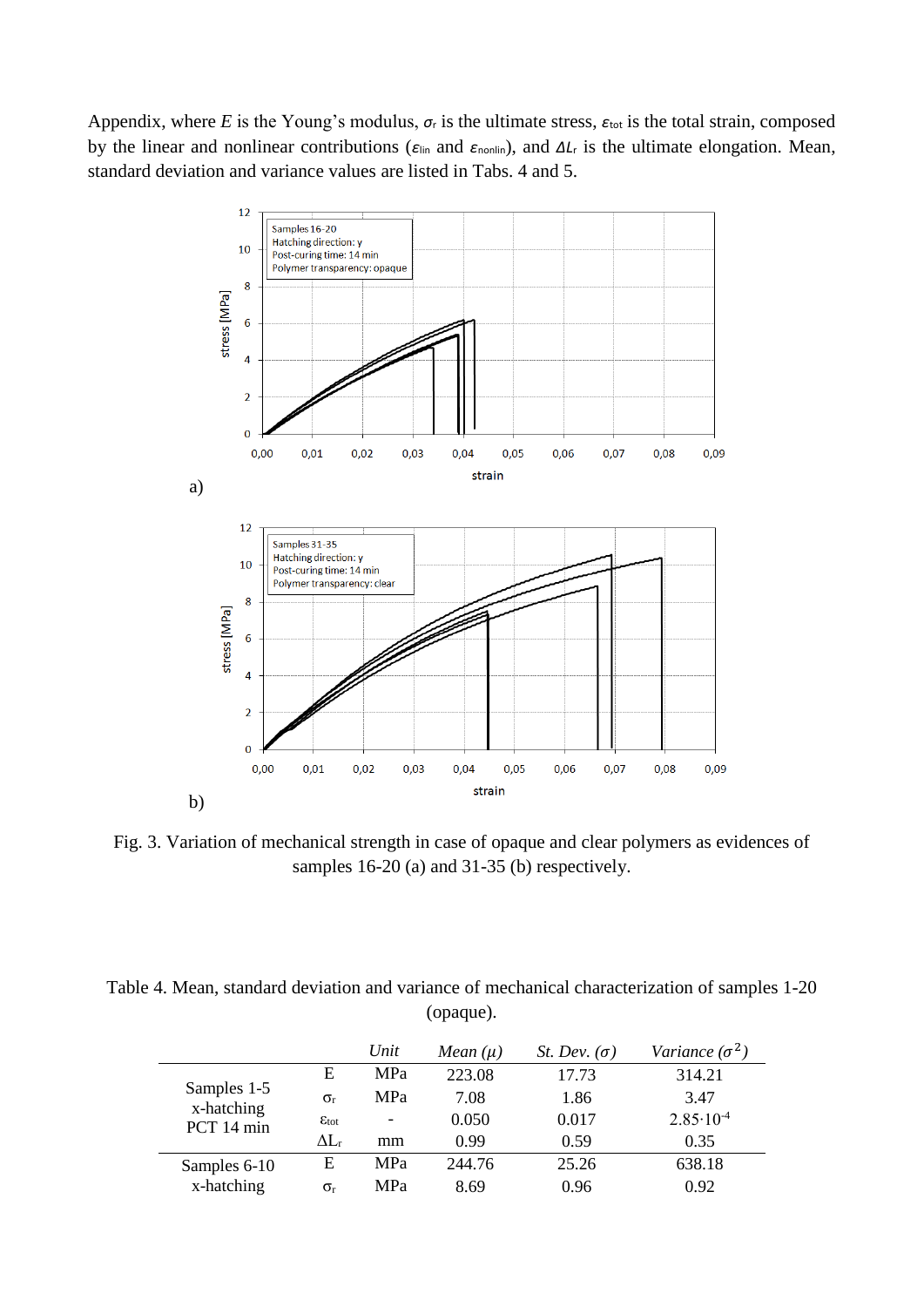| PCT 60 min                                | $\varepsilon_{\rm tot}$   |                              | 0.058  | 0.011 | $1.27 \cdot 10^{-4}$ |
|-------------------------------------------|---------------------------|------------------------------|--------|-------|----------------------|
|                                           | $\Delta L_r$              | mm                           | 1.13   | 0.34  | 0.12                 |
| Samples 11-15<br>y-hatching<br>PCT 60 min | Е                         | <b>MPa</b>                   | 271.15 | 16.30 | 265.70               |
|                                           | $\sigma_{r}$              | <b>MPa</b>                   | 7.16   | 0.54  | 0.29                 |
|                                           | $\varepsilon_{\rm tot}$   | -                            | 0.040  | 0.005 | $2.98 \cdot 10^{-5}$ |
|                                           | $\Delta L_r$              | mm                           | 0.68   | 0.16  | 0.03                 |
|                                           | E                         | <b>MPa</b>                   | 197.89 | 13.75 | 189.04               |
| Samples 16-20<br>y-hatching               | $\sigma_{r}$              | <b>MPa</b>                   | 5.56   | 0.57  | 0.32                 |
| PCT 14 min                                | $\epsilon$ <sub>tot</sub> | $\qquad \qquad \blacksquare$ | 0.038  | 0.003 | $8.96 \cdot 10^{-6}$ |
|                                           | $\Delta \rm L$            | mm                           | 0.52   | 0.07  | 0.01                 |

Table 5. Mean, standard deviation and variance of mechanical characterization of samples 21-40 (clear).

|                                           |                         | Unit       | Mean $(\mu)$ | <i>St. Dev.</i> $(\sigma)$ | Variance $(\sigma^2)$ |
|-------------------------------------------|-------------------------|------------|--------------|----------------------------|-----------------------|
|                                           | E                       | MPa        | 306.07       | 29.68                      | 881.04                |
| Samples 21-25<br>x-hatching               | $\sigma_{r}$            | MPa        | 8.86         | 1.03                       | 1.06                  |
| PCT 60 min                                | $\epsilon_{\rm tot}$    |            | 0.045        | 0.008                      | $6.90 \cdot 10^{-5}$  |
|                                           | $\Delta L_r$            | mm         | 0.80         | 0.33                       | 0.11                  |
| Samples 26-30<br>x-hatching<br>PCT 14 min | E                       | <b>MPa</b> | 243.77       | 29.28                      | 857.24                |
|                                           | $\sigma_{r}$            | MPa        | 8.85         | 1.32                       | 1.75                  |
|                                           | $\varepsilon_{\rm tot}$ |            | 0.057        | 0.009                      | $8.02 \cdot 10^{-5}$  |
|                                           | $\Delta L_r$            | mm         | 1.06         | 0.38                       | 0.14                  |
|                                           | E                       | <b>MPa</b> | 258.36       | 32.82                      | 1077.26               |
| Samples 31-35                             | $\sigma_{r}$            | MPa        | 8.93         | 1.36                       | 1.85                  |
| y-hatching<br>PCT 14 min                  | $\varepsilon_{\rm tot}$ |            | 0.061        | 0.014                      | $1.94 \cdot 10^{-4}$  |
|                                           | $\Delta L_r$            | mm         | 1.33         | 0.59                       | 0.35                  |
|                                           | E                       | MPa        | 325.76       | 25.79                      | 665.10                |
| Samples 36-40                             | $\sigma_{r}$            | MPa        | 8.38         | 1.55                       | 2.39                  |
| y-hatching<br>PCT 60 min                  | $\varepsilon_{\rm tot}$ | -          | 0.039        | 0.009                      | $8.80 \cdot 10^{-5}$  |
|                                           | $\Delta L_{\rm r}$      | mm         | 0.68         | 0.32                       | 0.10                  |

#### 4.3. Factors of influence

The factor of influence of each operative process parameter considered on dimensional and material properties of samples is calculated by using ANOVA method. More specifically, the influence of the value (or level) of each process parameter on the experimental results previously reported is calculated, as reported in Table 6. The experimental data considered are referred to the dimensions (thickness and shoulder width) and material properties (Young's modulus, ultimate stress and total strain) of samples. For example, the influence of x/y hatching directions on the variance of experimental detections is calculated by fixing the other two process parameters (e.g. post-curing time  $= 14$  min and polymer transparency  $=$  clear for the first row of Tab. 6). The ANOVA is applied to two populations of 5 identical samples, which only differs for the desired process parameter level considered. In the first case described, the parameters combination considered are the numbers 5 and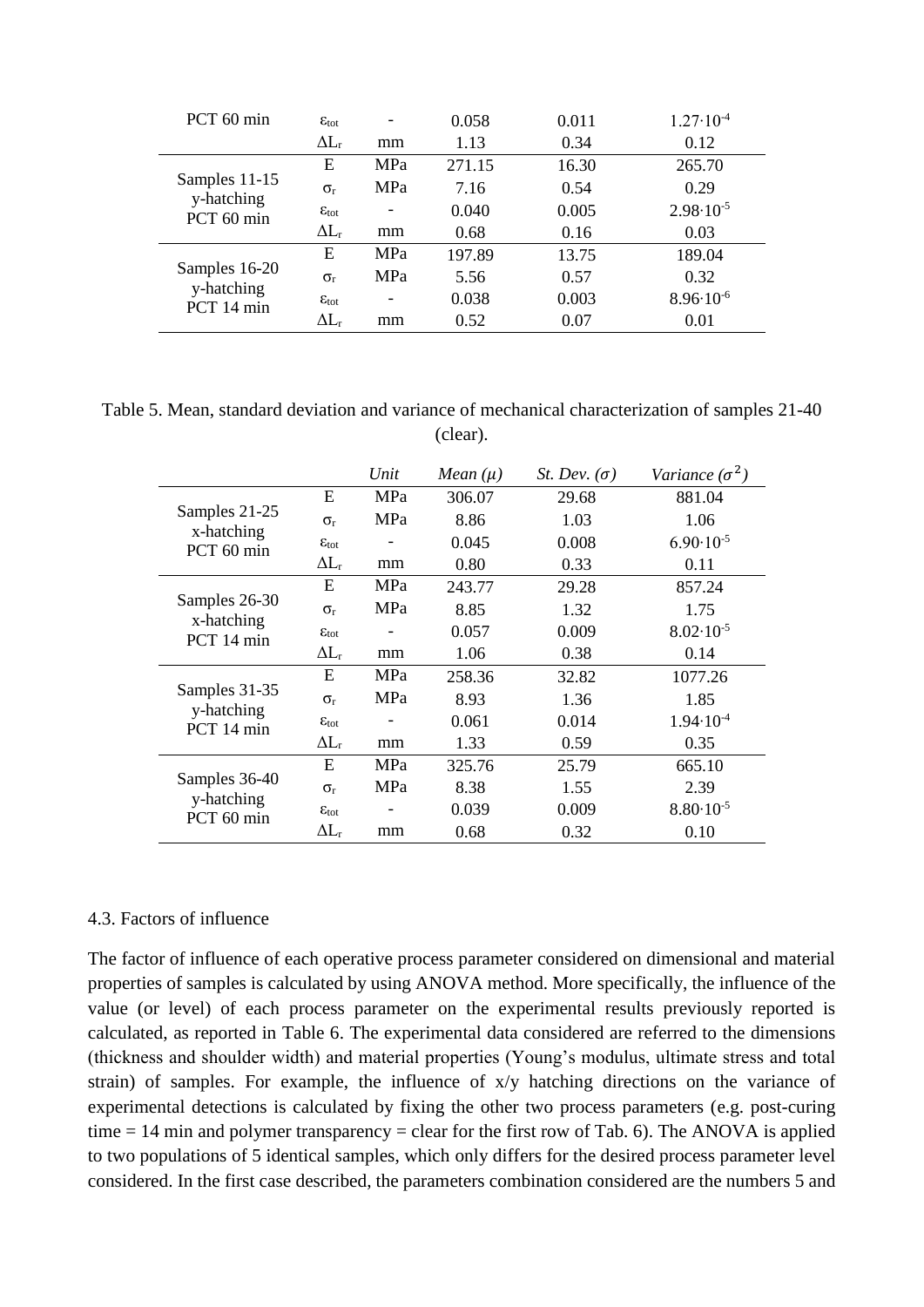6, corresponding to sample groups 26-30 and 31-35 respectively (Tab. 1). Then, the same calculation is repeated for every values/levels combination of the fixed process parameters.

The variance among each group of samples is calculated as

$$
s_a^2 = \frac{n_k}{a-1} \sum_{k=1}^a (\overline{X}_k - \overline{X})^2
$$
 (1)

with  $(a-1)$  degrees of freedom, where *k* is the group number,  $n_k$  is the number of samples in group *k*,  $\overline{X}_k$  is the mean of group *k*, and  $\overline{X}$  is the general mean of all groups. The variance inside groups is calculated as

$$
s_i^2 = \frac{\sum_{k=1}^a D_k}{\sum_{k=1}^a (n_k - 1)}\tag{2}
$$

with  $\sum (n_k - 1)$ *k <sup>n</sup><sup>k</sup>* 1 1) degrees of freedom, where  $D_k$  is the deviance inside group  $k$ . Finally, the factor of

influence is calculated as

$$
F = \frac{s_a^2}{s_i^2} \tag{3}
$$

Figure 4 reports the values of the factor of influence for each parameters combination, with reference to the experimental dimensions and mechanical properties considered.

|                     |                     |                    |   |          | <b>Fixed values</b> |        |              |                |                   |
|---------------------|---------------------|--------------------|---|----------|---------------------|--------|--------------|----------------|-------------------|
|                     |                     | Hatching direction |   |          | P.C. time           |        | Transparency |                | <b>Samples</b>    |
|                     |                     | x                  | У | $14$ min | 60 min              | opaque | clear        | combination    |                   |
|                     |                     |                    |   | X        |                     |        | X            | $5-6$          | 26-30/31-35       |
|                     | Hatching            |                    |   |          | X                   |        | X            | $7-8$          | 21-25/36-40       |
| direction           |                     |                    | X |          | X                   |        | $1 - 2$      | $1-5/16-20$    |                   |
|                     |                     |                    |   |          | X                   | X      |              | $3 - 4$        | $6-10/11-15$      |
| Factor of influence | X                   |                    |   |          | X                   |        | $1 - 3$      | $1 - 5/6 - 10$ |                   |
|                     | P.C. time           |                    | X |          |                     | X      |              | $2 - 4$        | 16-20/11-15       |
|                     |                     | X                  |   |          |                     |        | X            | $5 - 7$        | 26-30/21-25       |
|                     |                     |                    | X |          |                     |        | X            | $6-8$          | 31-35/36-40       |
|                     |                     | X                  |   | X        |                     |        |              | $1 - 5$        | $1 - 5 - 26 - 30$ |
|                     |                     |                    | X | X        |                     |        |              | $2 - 6$        | 16-20/31-35       |
|                     | <b>Transparency</b> | X                  |   |          | X                   |        |              | $2 - 7$        | 16-20/21-25       |
|                     |                     |                    | X |          | X                   |        |              | 4-8            | 11-25/36-40       |

Table 1. Parameters combinations and related samples used to evaluate factors of influence.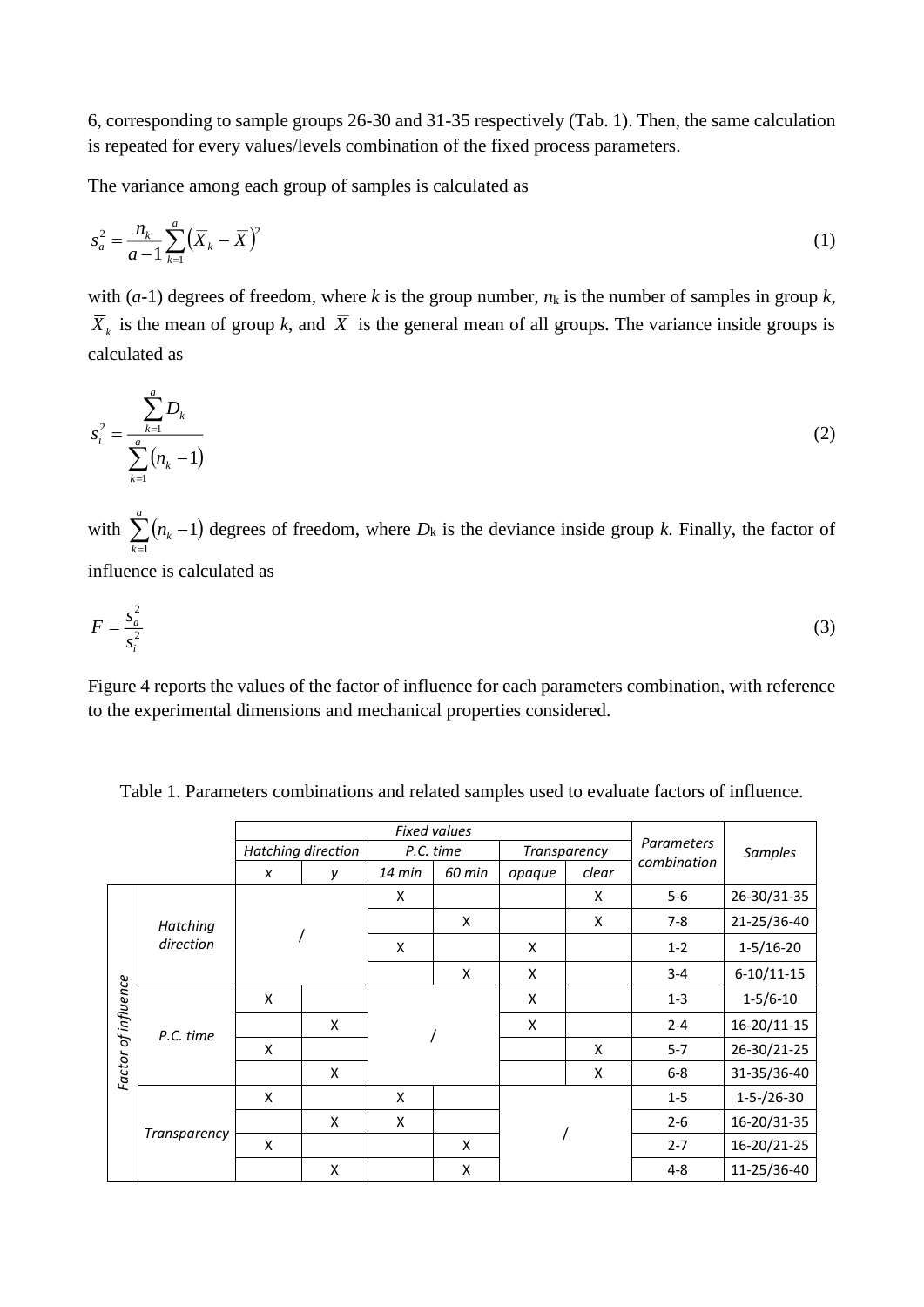

Figure 4. Factor of influence of each parameters combination considered with reference to Tab. 1 with respect to geometrical (thickness, shoulder width) and material (Young's modulus, ultimate stress, total strain) properties.

### **5. Discussions**

The result of dimensional measurements reported in Tab. 3 reveals that the real thickness is always higher than the corresponding nominal value, independently to resin typology and other operative process parameters. Clear samples (0-20) show in average shoulder and gauge widths higher than opaque samples (21-40); opaque samples also have widths lower than the corresponding nominal values. Only for opaque samples, the hatching direction along x-axis is associated to higher accuracy of dimensions; however, the same relation is not present in clear samples. About mechanical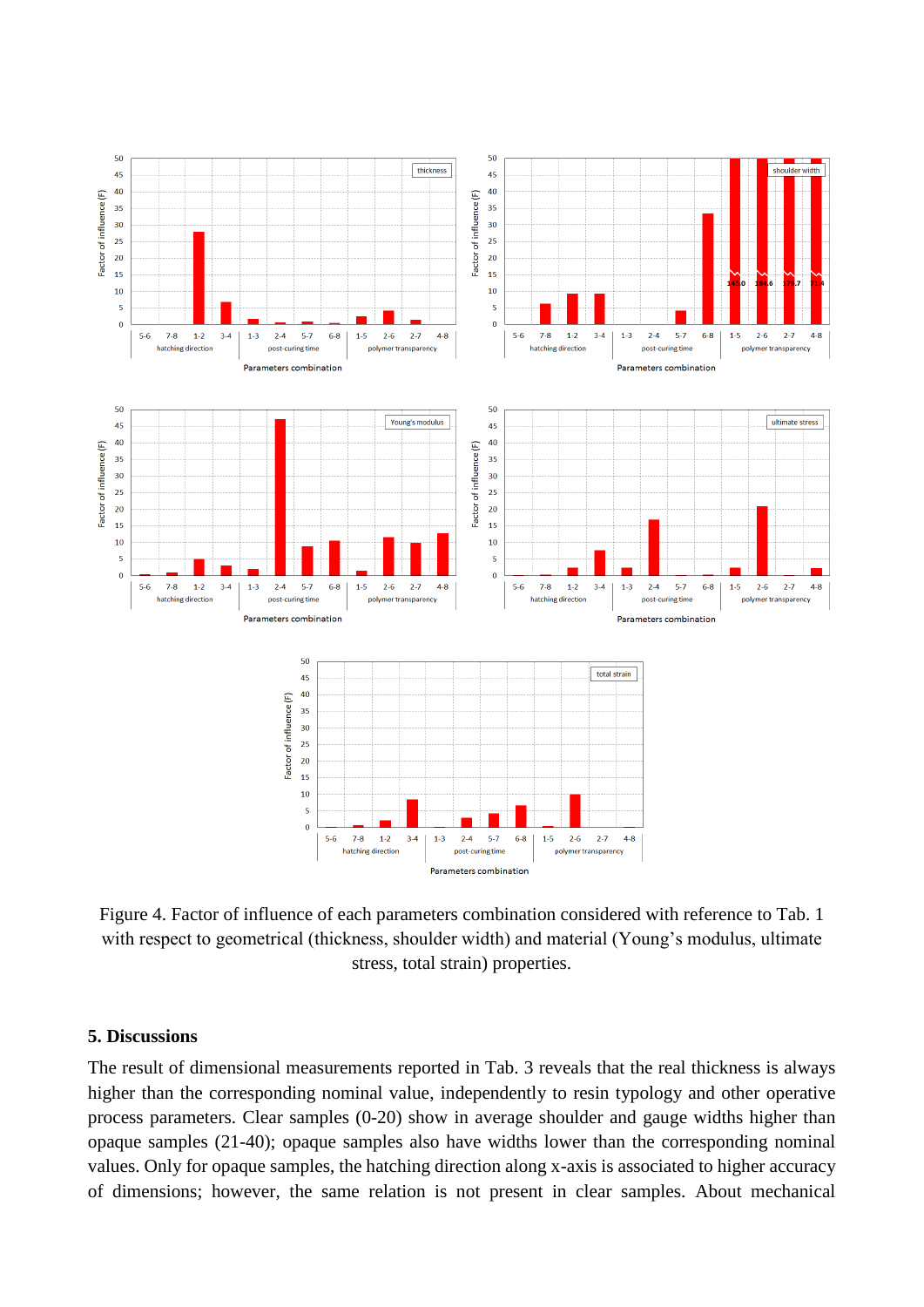properties, all samples show brittle behavior independently to the resin type and process parameters. This is testified by the stress-strain curve shape and orientation of fracture surface with respect to sample axis (about 90 $^{\circ}$ ) reported in Fig. 2c.

The analysis of operative process parameters reported in Fig. 4, indicates that the polymer transparency has dramatically high influence on the in-plane geometrical dimensions (F=145 in average with all combinations of other two process parameters) and moderate influence on the Young's module (F=8.9), while it has not appreciable influence on out-of-plane dimensions (or thickness) and total strain (F=2.0 and 2.6 respectively). The influence of transparency is very low also on the ultimate stress  $(F=1.5)$ , except when 14min post-curing time and y hatching directions are present (combination 2-6, with F=21.0).

About post-curing time, the effect of this parameter is generally low  $(F=2.1)$ , except for few specific combination of parameters: 2-4 on the Young's modulus (F=47.2) and ultimate stress (F=16.9), 5-7 on the Young's modulus (F=8.9) and 6-8 on shoulder width (F=33.4) and Young's modulus (F=10.4).

Hatching direction has moderate influence on geometrical dimensions (F=8.7 and 6.22 in average for thickness and width respectively), and low influence on material properties (F=2.4, 2.6 and 2.9 in average for Young's modulus, ultimate stress and total strain respectively).

### **6. Conclusions**

The validation of SLA process demonstrates the influence of some selected parameters on the final geometrical accuracy and mechanical strength of the acrylic polymer usable for fluidic devices and labs-on-chip. In particular, the polymer transparency deeply affects the in-plane geometrical tolerances of components; this is due to the alteration of laser beam paths inside the material caused by variable diffraction angles in case of different degree of resin transparency. This effect is accentuated at the sample edges, where altered light paths modified the extension of the exposed region and produces significant differences in final dimensions. Geometrical tolerances (in-plane and out-of-plane) are then affected by hatching direction, although more slightly than by transparency. Mechanical properties feel the moderate influence of polymer transparency and post-curing time (especially about Young's modulus and, with particular process setup combinations, about ultimate stress), which are directly related to the percentage of polymerization of the resin.

# **Appendix**

Experimental measurements on samples and nominal values (dimensions in millimeters).

| Sample         | $S_{ad}$ | $S_{ac}$ | $S_{\rm mc}$ | $S_{bc}$ | $S_{bd}$ | $L_a$ | $L_{\text{ma}}$ | $L_{m}$ | $L_{mb}$ | L <sub>b</sub> |
|----------------|----------|----------|--------------|----------|----------|-------|-----------------|---------|----------|----------------|
|                | 4.40     | 4.46     | 3.84         | 3.95     | 4.02     | 17.56 | 7.94            | 8.02    | 7.92     | 17.57          |
| 2              | 4.46     | 4.35     | 4.32         | 4.67     | 4.59     | 17.52 | 7.89            | 7.95    | 7.91     | 17.55          |
| 3              | 4.29     | 4.39     | 4.17         | 4.26     | 4.37     | 17.61 | 7.92            | 7.94    | 7.94     | 17.57          |
| $\overline{4}$ | 4.45     | 4.68     | 4.35         | 4.45     | 4.29     | 17.54 | 8.00            | 7.93    | 7.89     | 17.56          |
| 5              | 4.14     | 4.40     | 4.17         | 4.27     | 3.96     | 17.59 | 7.94            | 7.97    | 7.99     | 17.66          |
| 6              | 4.35     | 4.46     | 4.31         | 4.66     | 4.56     | 17.61 | 7.95            | 7.94    | 7.91     | 17.61          |
|                | 4.16     | 4.33     | 4.17         | 4.71     | 4.36     | 17.73 | 8.00            | 8.00    | 7.97     | 17.67          |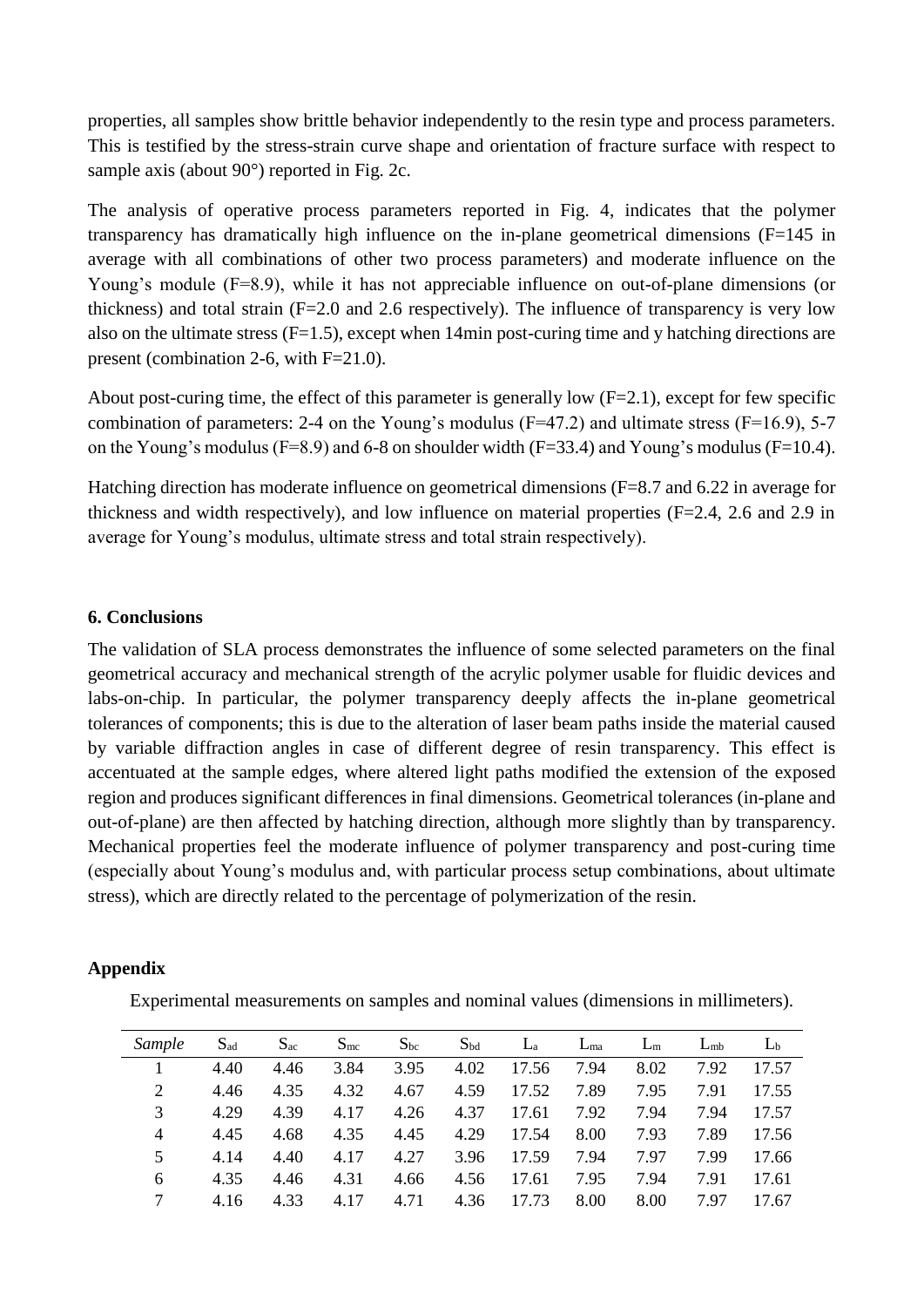| $8\,$            | 4.53 | 4.77 | 4.31 | 4.61 | 4.35 | 17.63 | 7.95 | 7.95 | 7.93 | 17.61 |
|------------------|------|------|------|------|------|-------|------|------|------|-------|
| 9                | 4.40 | 4.30 | 4.32 | 4.69 | 4.59 | 17.62 | 7.93 | 7.93 | 7.93 | 17.63 |
| 10               | 4.11 | 4.60 | 4.23 | 4.41 | 4.06 | 17.63 | 7.93 | 7.92 | 7.93 | 17.62 |
| 11               | 4.78 | 4.72 | 4.61 | 4.67 | 4.45 | 17.47 | 7.78 | 7.87 | 7.88 | 17.57 |
| 12               | 4.48 | 4.64 | 4.67 | 4.70 | 4.72 | 17.55 | 7.82 | 7.86 | 7.90 | 17.57 |
| 13               | 4.28 | 4.60 | 4.53 | 4.70 | 4.77 | 17.66 | 7.83 | 7.96 | 7.95 | 17.66 |
| 14               | 4.28 | 4.59 | 4.54 | 4.74 | 4.77 | 17.55 | 7.90 | 7.92 | 7.91 | 17.57 |
| 15               | 4.77 | 4.67 | 4.37 | 4.50 | 4.35 | 17.68 | 7.96 | 7.97 | 7.84 | 17.66 |
| 16               | 4.41 | 4.59 | 4.52 | 4.67 | 4.66 | 17.57 | 7.92 | 7.93 | 7.94 | 17.56 |
| 17               | 4.60 | 4.75 | 4.36 | 4.52 | 4.30 | 17.64 | 7.97 | 7.95 | 7.84 | 17.64 |
| 18               | 4.68 | 4.85 | 4.48 | 4.58 | 4.32 | 17.51 | 7.86 | 7.86 | 7.90 | 17.59 |
| 19               | 4.83 | 4.67 | 4.98 | 4.52 | 4.34 | 17.52 | 7.91 | 7.92 | 7.79 | 17.52 |
| 20               | 4.46 | 4.88 | 4.86 | 5.10 | 4.96 | 17.57 | 7.89 | 7.88 | 7.90 | 17.52 |
| 21               | 4.47 | 4.88 | 4.19 | 4.87 | 4.23 | 17.76 | 8.05 | 8.07 | 8.04 | 17.75 |
| 22               | 4.28 | 4.55 | 4.23 | 4.63 | 4.45 | 17.77 | 8.04 | 8.03 | 8.02 | 17.77 |
| 23               | 4.83 | 4.75 | 4.35 | 4.89 | 4.90 | 17.77 | 8.05 | 8.08 | 8.06 | 17.82 |
| 24               | 4.30 | 4.28 | 4.04 | 4.95 | 4.31 | 17.85 | 8.05 | 8.08 | 8.07 | 17.87 |
| 25               | 4.55 | 4.58 | 4.35 | 4.80 | 5.30 | 17.76 | 8.06 | 8.06 | 8.03 | 17.78 |
| 26               | 4.44 | 4.46 | 4.02 | 4.34 | 4.34 | 17.87 | 8.09 | 8.09 | 8.06 | 17.85 |
| 27               | 4.59 | 4.64 | 4.20 | 4.51 | 4.52 | 17.80 | 8.04 | 8.03 | 8.04 | 17.83 |
| 28               | 4.37 | 4.94 | 4.15 | 4.52 | 4.35 | 17.82 | 8.04 | 8.08 | 8.07 | 17.87 |
| 29               | 4.34 | 4.71 | 4.34 | 4.75 | 4.34 | 17.83 | 8.07 | 8.04 | 8.03 | 17.83 |
| 30               | 4.58 | 4.41 | 4.39 | 4.45 | 4.31 | 17.83 | 8.10 | 8.12 | 8.10 | 17.89 |
| 31               | 4.84 | 4.83 | 4.15 | 4.34 | 4.06 | 17.80 | 8.10 | 8.10 | 8.08 | 17.85 |
| 32               | 4.90 | 4.87 | 4.35 | 4.33 | 4.02 | 17.76 | 8.06 | 8.07 | 8.05 | 17.80 |
| 33               | 4.29 | 4.49 | 4.26 | 5.02 | 4.98 | 17.83 | 8.07 | 8.09 | 8.07 | 17.80 |
| 34               | 4.00 | 4.36 | 4.23 | 4.73 | 4.74 | 17.83 | 8.07 | 8.07 | 8.06 | 17.80 |
| 35               | 4.72 | 4.60 | 4.23 | 4.36 | 4.13 | 17.82 | 8.04 | 8.05 | 8.04 | 17.79 |
| 36               | 4.95 | 4.95 | 4.27 | 4.35 | 4.34 | 17.69 | 8.02 | 8.02 | 8.03 | 17.75 |
| 37               | 5.08 | 5.02 | 4.33 | 4.61 | 4.44 | 17.70 | 8.03 | 8.06 | 8.05 | 17.76 |
| 38               | 4.84 | 4.85 | 4.14 | 4.27 | 4.20 | 17.77 | 8.03 | 8.04 | 8.03 | 17.78 |
| 39               | 4.91 | 4.84 | 4.22 | 4.41 | 4.34 | 17.71 | 8.03 | 8.02 | 8.02 | 17.79 |
| 40               | 5.05 | 5.04 | 4.35 | 4.48 | 4.34 | 17.75 | 8.04 | 8.06 | 8.06 | 17.75 |
| Nominal<br>value | 4.00 | 4.00 | 4.00 | 4.00 | 4.00 | 18.00 | 8.00 | 8.00 | 8.00 | 18.00 |

Experimental results of mechanical characterization of samples.

| Sample         | Е<br>[MPa] | $\sigma_{r}$<br>[MPa] | $\varepsilon_{\rm tot}$ | $E$ lin | $E_{nonlin}$ | $\Delta L_r$<br>$\lceil$ mm $\rceil$ |
|----------------|------------|-----------------------|-------------------------|---------|--------------|--------------------------------------|
| 1              | 257.95     | 10.57                 | 0.082                   | 0.041   | 0.041        | 2.11                                 |
| $\overline{2}$ | 217.10     | 7.34                  | 0.054                   | 0.034   | 0.020        | 1.01                                 |
| 3              | 217.55     | 6.15                  | 0.043                   | 0.028   | 0.015        | 0.74                                 |
| 4              | 214.27     | 6.05                  | 0.037                   | 0.028   | 0.009        | 0.47                                 |
| 5              | 208.54     | 5.29                  | 0.037                   | 0.025   | 0.012        | 0.61                                 |
| 6              | 258.25     | 8.29                  | 0.047                   | 0.032   | 0.015        | 0.75                                 |
| 7              | 219.54     | 7.03                  | 0.048                   | 0.032   | 0.016        | 0.80                                 |
| 8              | 274.09     | 8.98                  | 0.054                   | 0.033   | 0.021        | 1.09                                 |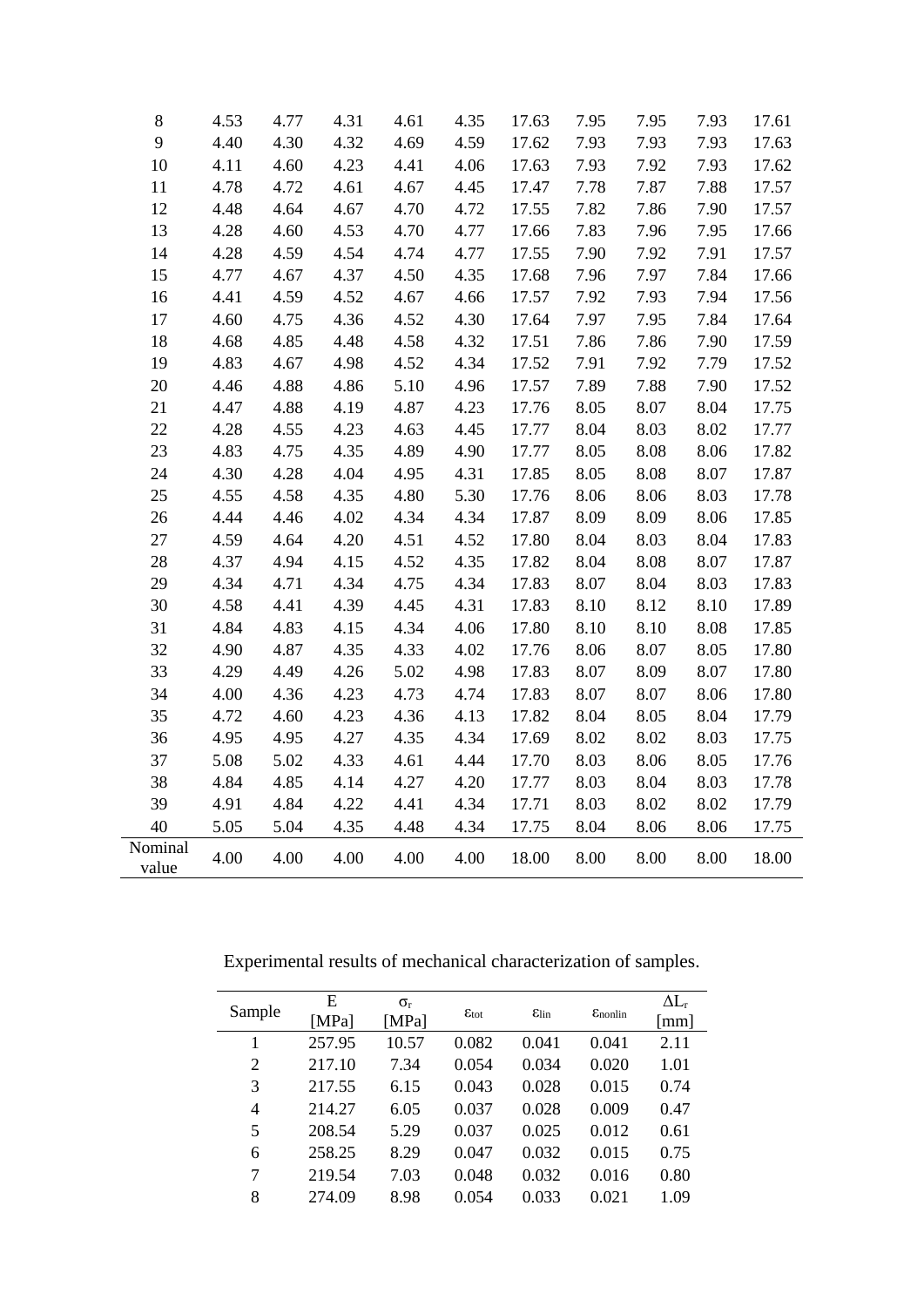| 9  | 262.00 | 9.71  | 0.064 | 0.037 | 0.027 | 1.38 |
|----|--------|-------|-------|-------|-------|------|
| 10 | 209.90 | 9.43  | 0.077 | 0.045 | 0.032 | 1.64 |
| 11 | 278.93 | 7.92  | 0.042 | 0.028 | 0.014 | 0.70 |
| 12 | 295.33 | 6.85  | 0.032 | 0.023 | 0.009 | 0.47 |
| 13 | 272.42 | 6.91  | 0.036 | 0.025 | 0.010 | 0.52 |
| 14 | 246.50 | 7.65  | 0.048 | 0.031 | 0.017 | 0.85 |
| 15 | 262.56 | 6.49  | 0.041 | 0.025 | 0.017 | 0.86 |
| 16 | 204.71 | 6.19  | 0.042 | 0.030 | 0.012 | 0.59 |
| 17 | 187.66 | 4.68  | 0.033 | 0.025 | 0.009 | 0.44 |
| 18 | 221.23 | 6.18  | 0.040 | 0.028 | 0.012 | 0.60 |
| 19 | 182.86 | 5.42  | 0.038 | 0.030 | 0.009 | 0.44 |
| 20 | 193.01 | 5.32  | 0.038 | 0.028 | 0.011 | 0.56 |
| 21 | 329.38 | 10.65 | 0.058 | 0.032 | 0.025 | 1.28 |
| 22 | 263.72 | 7.57  | 0.035 | 0.029 | 0.006 | 0.33 |
| 23 | 337.69 | 8.35  | 0.041 | 0.025 | 0.016 | 0.84 |
| 24 | 277.53 | 8.59  | 0.050 | 0.031 | 0.019 | 0.98 |
| 25 | 322.02 | 9.13  | 0.039 | 0.028 | 0.011 | 0.56 |
| 26 | 195.75 | 6.76  | 0.046 | 0.035 | 0.012 | 0.59 |
| 27 | 240.29 | 8.14  | 0.049 | 0.034 | 0.015 | 0.76 |
| 28 | 240.13 | 9.08  | 0.071 | 0.038 | 0.033 | 1.69 |
| 29 | 256.59 | 9.61  | 0.061 | 0.037 | 0.023 | 1.19 |
| 30 | 286.08 | 10.66 | 0.059 | 0.037 | 0.021 | 1.08 |
| 31 | 252.74 | 7.52  | 0.044 | 0.030 | 0.015 | 0.74 |
| 32 | 302.56 | 10.37 | 0.079 | 0.034 | 0.045 | 2.30 |
| 33 | 286.53 | 10.57 | 0.069 | 0.037 | 0.032 | 1.65 |
| 34 | 211.19 | 8.87  | 0.067 | 0.042 | 0.025 | 1.25 |
| 35 | 238.80 | 7.35  | 0.045 | 0.031 | 0.014 | 0.72 |
| 36 | 295.31 | 6.66  | 0.029 | 0.023 | 0.007 | 0.34 |
| 37 | 330.89 | 7.62  | 0.030 | 0.023 | 0.007 | 0.36 |
| 38 | 305.69 | 7.28  | 0.036 | 0.024 | 0.012 | 0.62 |
| 39 | 370.12 | 9.58  | 0.048 | 0.026 | 0.022 | 1.12 |
| 40 | 326.77 | 10.77 | 0.052 | 0.033 | 0.019 | 0.98 |

#### **References**

- André JC (2017) From Additive Manufacturing to 3D/4D Printing 1: From Concepts to Achievements. Wiley-ISTE.
- André JC (2017) From Additive Manufacturing to 3D/4D Printing 2: Current Techniques, Improvements and their Limitations. Wiley-ISTE.
- André JC (2017) From Additive Manufacturing to 3D/4D Printing 3: Breakthrough Innovations: Programmable Material, 4D Printing and Bio-printing. Wiley-ISTE.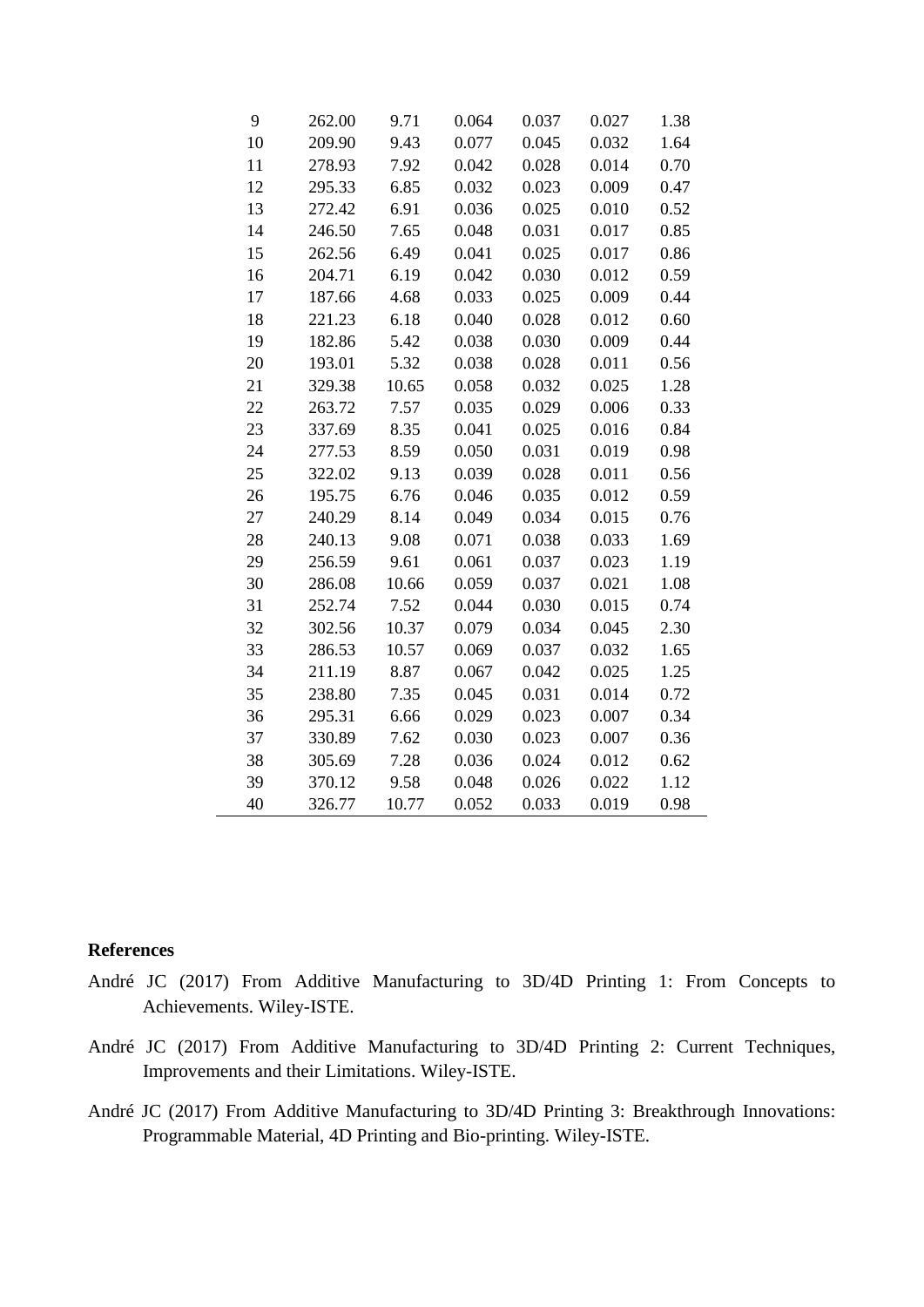Bose S, Vahabzadeh S, Bandyopadhyay A (2013) Bone tissue engineering using 3D printing. Materials Today, 16(12):496-504.

Bhushan B, Caspers M (2017) An overview of additive manufacturing (3D printing) for microfabrication. Microsyst Technol 23:1117-1124.

Chen Q, Chen Q, Maccioni G, Ferrero S, Scaltrito L, Sacco A (2010) Fabrication of micro-structures on Nickel alloy by DPSS laser ablation technique for lab-on-chip applications Proc. of SPIE, The International Society For Optical Engineering, 7762:776239.

Cho HS, Park WS, Choi BW, Leu MC (2000) Determining optimal parameters for stereolithographic processes via genetic algorithm. J Manuf Syst 19(1):18-27.

Chockalingam K, Jawahar N, Chandrasekar U, Ramanathan KN (2008) Establishment of process model for part strength in stereolithography. J Mater Process Tech 208:348-365.

De Pasquale G (2013) Experimental analysis of viscous and material damping in microstructures through the interferometric microscopy technique with climatic chamber. J Sound Vib 332:4103- 4121.

De Pasquale G (2015) Biomechanical energy harvesting: design, testing, and future trends in healthcare and human-machines interfacing, In: "Innovative materials and systems for energy harvesting applications", L. Mescia, O. Losito, F. Prudenzano, IGI Global - Engineering Science Reference, USA, 290-340.

De Pasquale G (2016) Artificial human joint for the characterization of piezoelectric transducers in self-powered telemedicine applications. Meccanica, 51(9):2259-2275.

De Pasquale G, Kim SG, De Pasquale D (2016) GoldFinger: wireless human–machine interface with dedicated software and biomechanical energy harvesting system. IEEE-ASME T Mech 21(1):565- 575.

De Pasquale G, Veijola T (2008) Comparative numerical study of FEM methods solving gas damping in perforated MEMS devices. Microfluid Nanofluid 5: 517-528.

Dulieu-Barton JM, Fulton MC (2000) Mechanical properties of a typical stereolithography resin. Strain, 36(2):81-87.

Gurr M, Mülhaupt R (2012) Rapid prototyping, in "Polymer Science: A comprehensive Reference". Elsevier 8:77-99.

Jacobs PF (1992) Fundamentals in stereolithography, 3D Systems Inc., Valencia, California, USA.

Karalekas DE, Agelopoulos A (2006) On the use of stereolithography built photoelastic models for stress analysis investigations. Materials and Design 27:100-106.

Lantada AD, Sanchez BP, Murillo CG, Sotillo JU (2013) Fractals in tissue engineering: towards biomimetic cell-culture matrices, microsystems and microstructured implants. Expert Rev Med Devic 10(5):1-20.